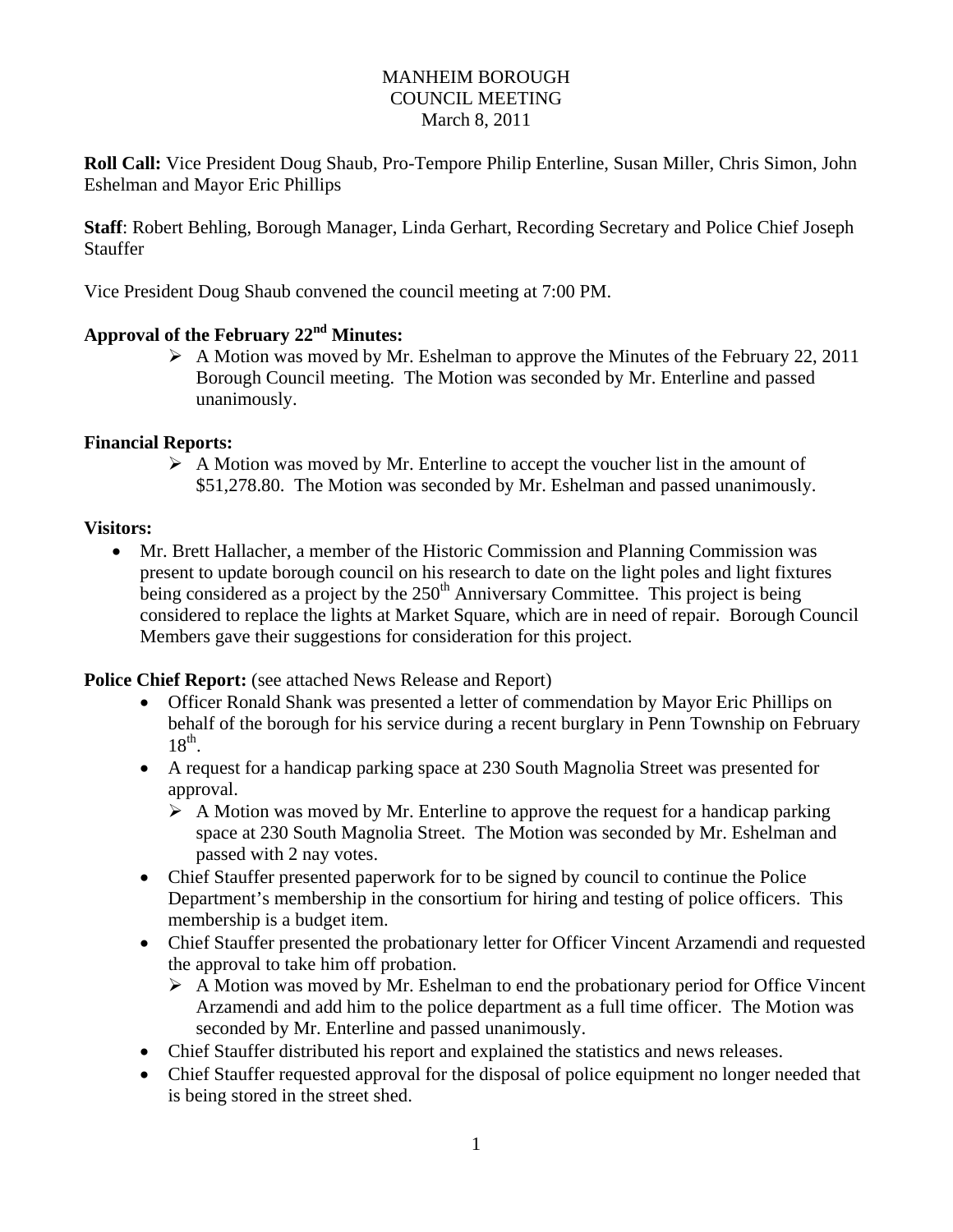- $\triangleright$  A Motion was moved by Mr. Eshelman to approve the disposal and liquidation of the police equipment no longer needed that is being stored in the street shed. The Motion was seconded by Ms. Miller and passed unanimously.
- Chief Stauffer explained the notification process that is necessary to inform borough residents that a Sexually Violent Predator has moved into the borough. Chief Stauffer also informed council that there is also an ordinance being drafted to address some of the issues of having Sexually Violent Predators residing in the borough.
- Mayor Phillips informed council that an Elizabethtown work camp group is interested in offering their service to Manheim residents to do repair work and clean up at no cost.

## **Borough Managers Report:** (see attached)

- Mr. Behling distributed his Borough Manager Report and reviewed it with council.
- Mr. Behling explained the procedure for code enforcement.
- Council agreed to allow a discounted daily pool rate for groups of 25 or more people regardless of age to be \$4.00 a day.
- The portable toilets for the parks will be provided by Walters.
- The dump/plow truck will need significant repairs.
- Council has been invited to the Planning Commission Meeting on March  $21<sup>st</sup>$  at 7:00 PM to participate in the discussion being held on the zoning changes that are to be implemented to the zoning ordinance due to the approved regional comprehensive plan.
- The street vendor ordinance comments from the solicitor have been received and will be presented for adoption at the next council meeting.

# **Committee Reports:**

## **Street Committee**

- The Streets/Utilities Committee is recommending replacement of the dump/plow truck purchased several years ago. A recent inspection shows it will need \$3,000 in brake repairs and another \$5,000 to \$6,000 in other repairs to get it through the winter.
	- $\triangleright$  A Motion was moved by Ms. Miller to find an economical replacement for the dump/plow truck total price not to exceed \$25,000. The Motion was seconded by Mr. Simon and passed unanimously.

It was noted that the sale of the dump truck will help to offset the \$25,000 that is being used as a total not to exceed price. The sale of the dump truck is not to be used as additional funds for the purchase.

- The Streets/Utilities Committee also needs to purchase a vehicle for use in the parks and is recommending a small pick-up truck, so it can be used on the street. They know there are several currently available and are looking for approval to continue the possible purchase of a vehicle.
	- $\triangleright$  A Motion was moved by Mr. Eshelman to approve the purchase of a pickup truck for use in the parks. The Motion was seconded by Mr. Enterline and passed unanimously.
- Mr. Behling presented the report from the consultant for the pool.

### **Police Committee**

- The Police Committee is recommending that Manheim Police Chief prepare a response to Rapho Township for their request for a contract proposal to provide 24 hour police coverage for the entire Township or a designated service area.
	- A Motion was moved by Mr. Eshelman for Police Chief Stauffer to prepare a contract proposal for Rapho Township for 24 hour police coverage for the entire Township or a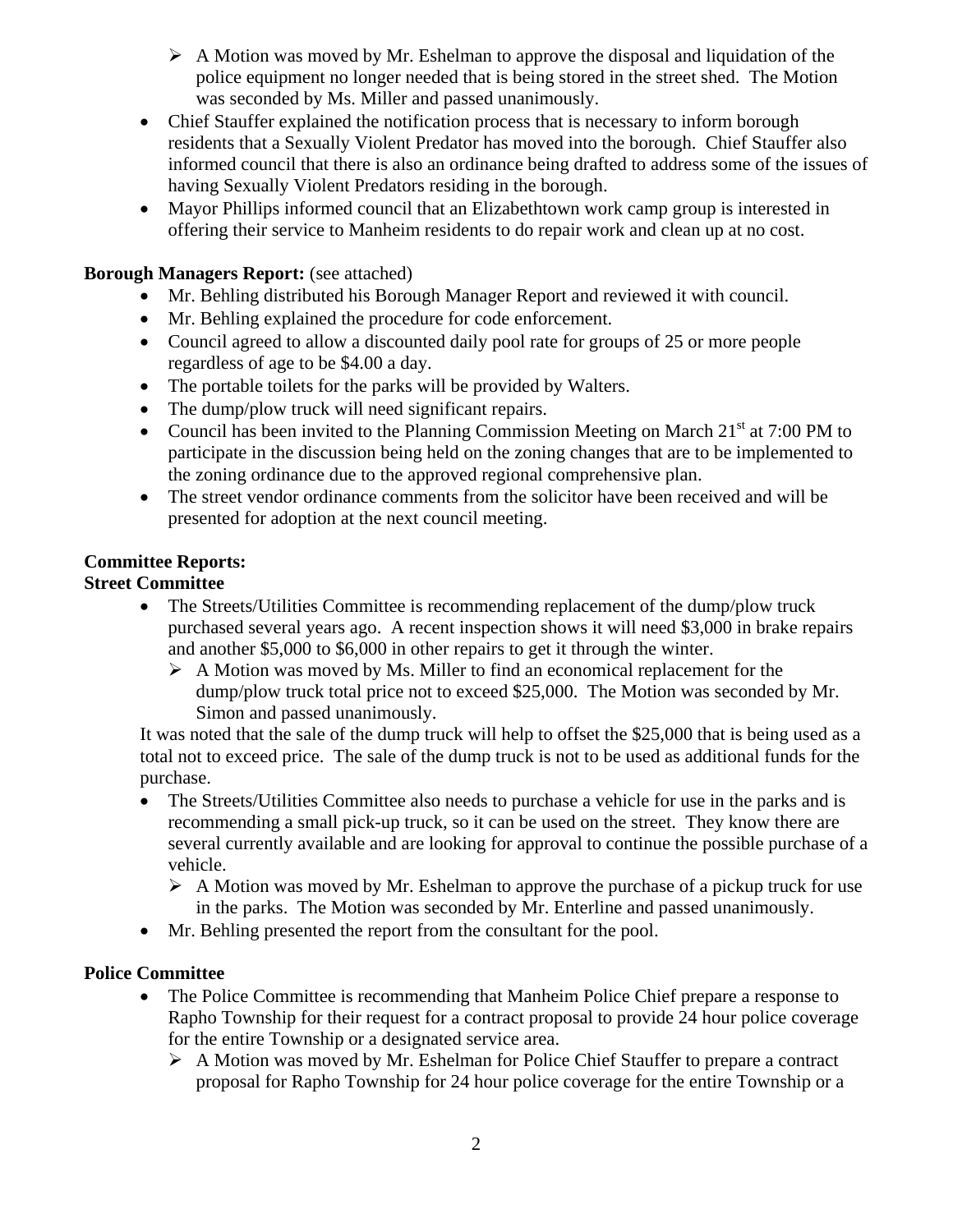designated service area. The Motion was seconded by Ms. Miller and passed unanimously.

### **New Business:**

- The reappointment of Mr. Anthony Haldeman to the Planning Commission was presented for approval.
	- $\triangleright$  A Motion was moved by Mr. Eshelman to appoint Mr. Anthony Haldeman to the Planning Commission for a 4 year term. The Motion was seconded by Mr. Simon and passed unanimously.
- The Sex Offender Residency Restriction Ordinance draft prepared by the Police Chief was reviewed by the borough solicitor. He has researched the ordinance with other municipalities and has suggested some revisions.
	- $\triangleright$  A Motion was moved by Mr. Eshelman to direct the solicitor to finalize the Sex Offender Residency Restriction Ordinance for advertising and adoption. The Motion was seconded by Mr. Simon and passed unanimously.

### **Old Business:**

- Mr. Behling presented a request for a letter of credit release from Penway Construction for the Oaks development in the amount of \$49,474.50. There is approximately \$14,000 worth of work that still needs to be completed in the development. The engineer is recommending either a reduction in the letter of credit or a \$14,270.00 certified check to cover the balance of work still needed and that the work is completed by October 1, 2011.
	- $\triangleright$  A Motion was moved by Mr. Eshelman to approve the letter of credit reduction in the amount of \$35,204.50 leaving an outstanding balance of \$14,270.00. A second alternative is that Penway present a \$14,270 certified check to cover the balance of work still needed and that the entire amount be released. The work needs to be completed by October 1, 2011. The Motion was seconded by Mr. Enterline and passed unanimously.

## **Council Reports:**

- Mr. Simon gave an update to council on the current status of the Minsec situation. The legislative hearing for the introduction of House Bill #111 by Representative Creighton is scheduled for March 17<sup>th</sup> at the Manheim Central Middle School at 3:30 PM.
- It was noted that the patching still needs to be completed on the areas in the borough that were excavated by UGI.
- Code enforcement was requested at a property on East Stiegel Street that has debris, limbs and many items strewn through the property.
- Goal sheets will be handed in by council members at the next council meeting on March  $29<sup>th</sup>$ .

## **Executive Session:**

 A Motion was moved by Mr. Eshelman to adjourn to executive session at 8:12 PM. The Motion was seconded by Ms. Miller and passed unanimously.

### **Adjournment:**

 A Motion was moved by Mr. Eshelman to adjourn from Executive Session at 8:37 PM. The Motion was seconded by Mr. Simon and passed unanimously.